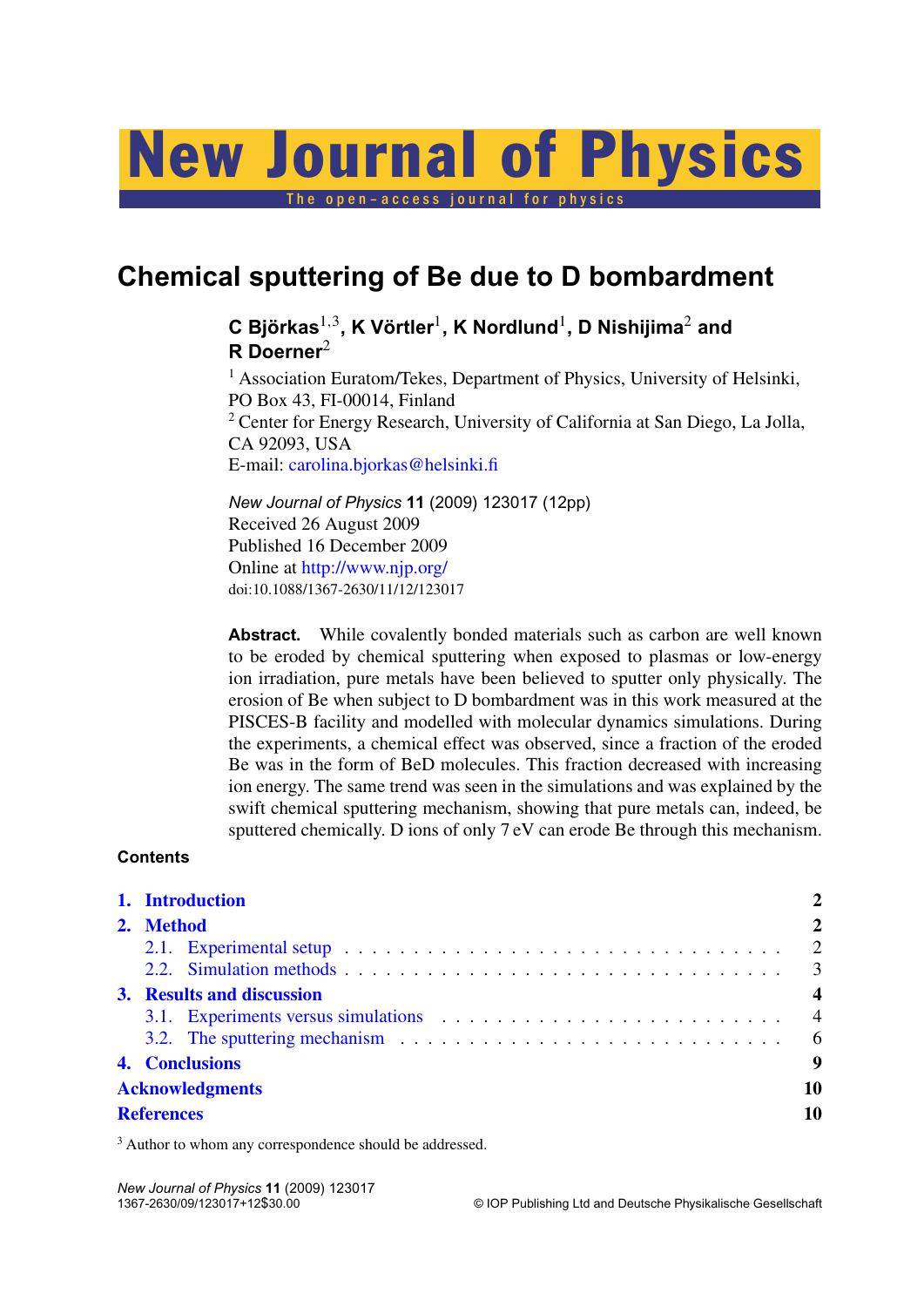#### <span id="page-1-0"></span>**1. Introduction**

The sputtering of materials by energetic particle bombardment is of major theoretical [\[1\]](#page-9-0)–[\[4\]](#page-9-0) and practical [\[5\]](#page-9-0)–[\[7\]](#page-9-0) interest. Sputtering can occur by many different mechanisms. While physical sputtering from linear cascades, i.e. atom ejection due to a sequence of ballistic collisions between atoms, is well understood  $[1, 2]$  $[1, 2]$  $[1, 2]$ , other types of sputtering such as that from heat spikes [\[8\]](#page-9-0) or due to chemical effects [\[9,](#page-9-0) [10\]](#page-9-0) are still subject to scientific scrutiny. Although chemical sputtering by low-energy ions is important for plasma processing of materials [\[11\]](#page-9-0) and the development of fusion reactors [\[12,](#page-9-0) [13\]](#page-9-0), it is poorly understood because of difficulties of running controlled experiments for very low ion energies. Computer simulations and experiments have nevertheless recently established that carbon-based materials can be eroded chemically by a 'swift chemical sputtering' mechanism [\[14\]](#page-9-0)–[\[19\]](#page-10-0). However, chemical sputtering has been believed to be not important in metals [\[9,](#page-9-0) [20\]](#page-10-0).

Due to its low *Z* and oxygen gettering abilities, beryllium has been chosen as first wall armour material for the future fusion reactor ITER [\[21,](#page-10-0) [22\]](#page-10-0). As plasma facing material (PFM), Be will have to withstand not only the plasma heat, but also the bombardment of hydrogen isotopes and other impurities in the plasma. Critical Be-related issues, which are still lacking complete understanding, include formation of mixed materials originating from different PFMs in the reactor and tritium retention [\[23,](#page-10-0) [24\]](#page-10-0).

During plasma–wall interaction experiments, BeD molecules have been seen to erode in the JET [\[25\]](#page-10-0) fusion reactor and in the linear divertor plasma simulator PISCES-B facility [\[26\]](#page-10-0)–[\[28\]](#page-10-0), indicating that a chemical sputtering effect is present when Be is subject to deuterium plasma bombardment. Chemical sputtering has not been thoroughly investigated in Be, but the mechanism is nonetheless important and must be taken into account when assessing, for instance, the reactor lifetime, plasma contamination and mixed material formation. The bonding of hydrogen isotopes to Be also increases the tritium retention in the first wall, making the use of tritium removal techniques more crucial.

Using both experimental and computer simulation techniques, this study will focus on the erosion of Be due to a deuterium plasma. Special attention is paid to the chemical sputtering of molecular BeD.

#### **2. Method**

#### *2.1. Experimental setup*

Experiments were performed at the PISCES-B facility at UCSD. The PISCES devices use a reflex arc style plasma source to generate a steady-state plasma. The plasma density,  $n_e$ , and electron temperature, *T*<sup>e</sup> , can be controlled by primarily varying the chamber fill pressure and discharge power [\[29\]](#page-10-0). The ion bombarding energy to the targets is obtained by biasing the targets negatively and accelerating the ions through the applied bias potential. This technique provides a fairly monoenergetic energy distribution of ions striking the target surface at normal incidence, since the ion temperature is relatively low ( $\sim 0.1T_e$ ). The errors in the incident ion energy come from uncertainties in the determination of the plasma potential.

During these investigations, Be targets (made of S65C Be from Brush Wellman) were exposed to deuterium plasma and the resultant plasma–material interactions were spectroscopically investigated. The Be targets were clamped onto a water-cooled copper sample holder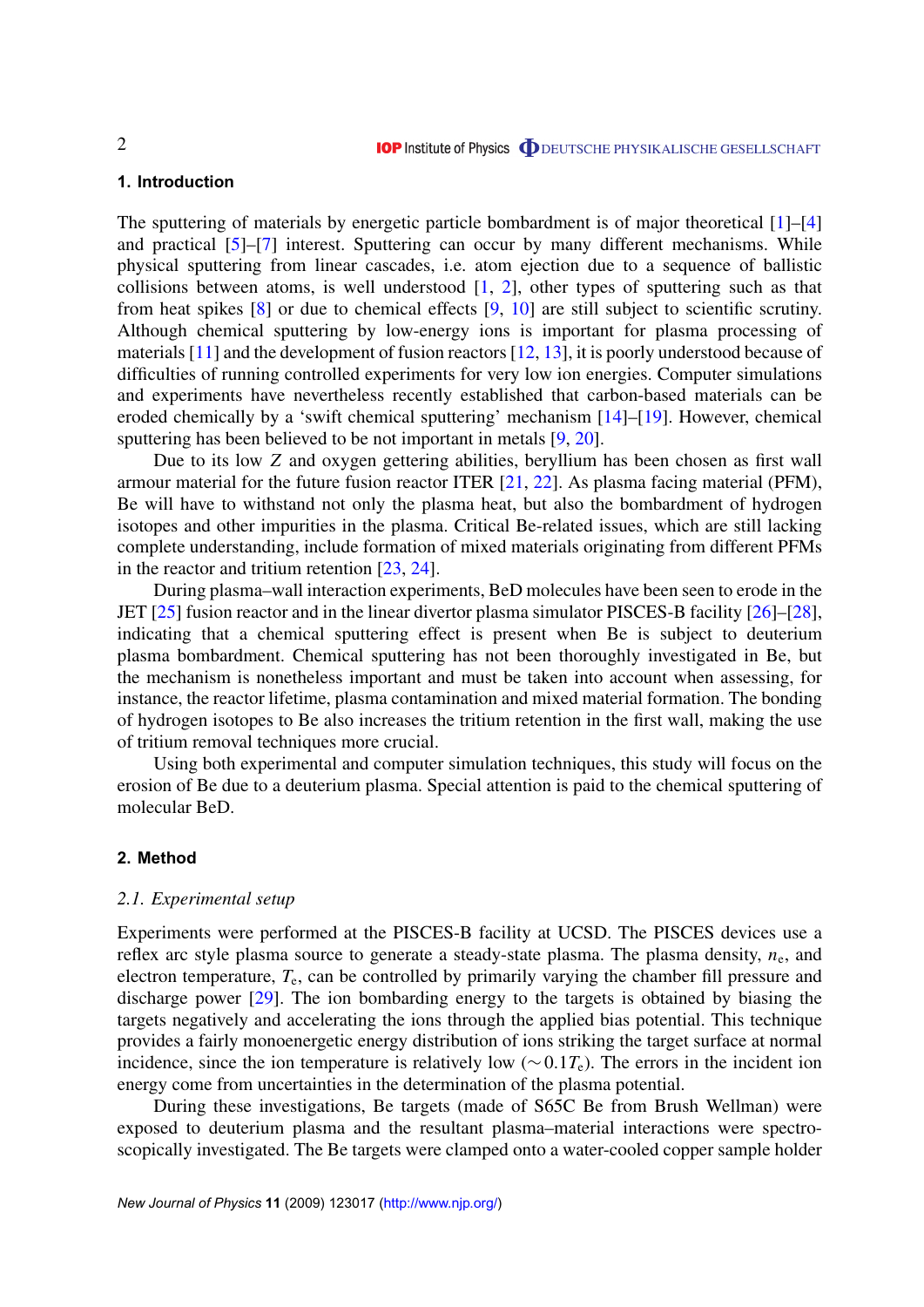<span id="page-2-0"></span>allowing the surface temperature to be kept constant at approximately 373 K during the ion bombardment of the target. The parameters of the steady-state plasma were monitored with a double-tip Langmuir probe throughout the duration of the discharge and were  $n_e = 2.4 \times$  $10^{18}$  m<sup>-3</sup>,  $T_e = 8$  eV and the ion flux to the target  $\Gamma_{ion} \sim 3 \times 10^{22}$  m<sup>-2</sup> s<sup>-1</sup>. Material eroded from the sample surface was spectroscopically measured using photons emitted from neutral Be atoms at 457.3 nm and from BeD molecules emitted in the A–X band at 497.3–499.2 nm [\[27\]](#page-10-0). The photon flux is translated into a particle flux using the photon emission coefficient from the ADAS database [\[30\]](#page-10-0) (in the case of atomic Be), or the derived photon emission coefficient (for BeD molecules) [\[27\]](#page-10-0).

A target bias voltage scan was performed while measuring the material eroded as Be atoms and BeD molecules at each bias voltage. The errors in the sputtered particle flux measurements are estimated from variation in the photon emission coefficients due to the error analysis of the Langmuir probe electron temperature, typically  $\pm 2$  eV.

#### *2.2. Simulation methods*

Since erosion is an atomic level mechanism, molecular dynamics (MD) simulations are a suitable tool for studying it. The simulations are, however, limited in time and space which means that exact experimental conditions cannot be reproduced. The fluxes in the simulations are inevitably several orders of magnitudes larger and thermal effects (diffusion and surface relaxations) are also not perfectly modelled due to the short time scales in the simulations. Despite this, simulations are able to give insight into many experimentally observed phenomena.

Here, the deuterium plasma impact on Be was simulated with the MD code PARCAS  $[31]^4$  $[31]^4$ using the recent Be–H potential developed by us [\[32\]](#page-10-0) (version Be–H I). This potential is of the analytical bond-order type, which was initially developed by Tersoff [\[33\]](#page-10-0) to describe covalent solids but shown to be extendable to metals [\[34\]](#page-10-0)–[\[36\]](#page-10-0) and hydrocarbons [\[37\]](#page-10-0).

The details and parameters of the potentials are given in [\[32\]](#page-10-0). In short, the total energy *E* of the system is expressed as a sum over individual bond energies, as

$$
E = \sum_{i > j} f_{ij}^{c}(r_{ij}) \left[ V_{ij}^{R}(r_{ij}) - \underbrace{\frac{b_{ij} + b_{ji}}{2}}_{\overline{b_{ij}}} V_{ij}^{A}(r_{ij}) \right].
$$
 (1)

 $f_{ij}^c$  is a cut-off function, making the potentials short ranged, and  $V_{ij}^R$  and  $V_{ij}^A$  are the repulsive and attractive terms, respectively. These are pair potentials of a Morse-like form.  $b_{ij}$  is the bond-order term, which includes three-body interactions and angularity. The nine adjustable parameters in this formula were fitted to both experimental data and data obtained using density functional theory. In fitting pure Be, properties of several different phases were used and the ground-state structure of Be is well described by the potential. The Be–H potential (which is applicable also to Be–D interactions) was fitted to Be–H molecules and H as interstitial defect in bulk Be.

Both Be  $(0001)$  and  $(1120)$  surfaces were bombarded at normal incidence with deuterium ions, with energies in the fusion relevant range 3–100 eV. Two versions of the surfaces were

 $4$  The main principles of the MD algorithms are presented in [\[51,](#page-11-0) [52\]](#page-11-0). The adaptive time step and electronic stopping algorithms are the same as in [\[53\]](#page-11-0).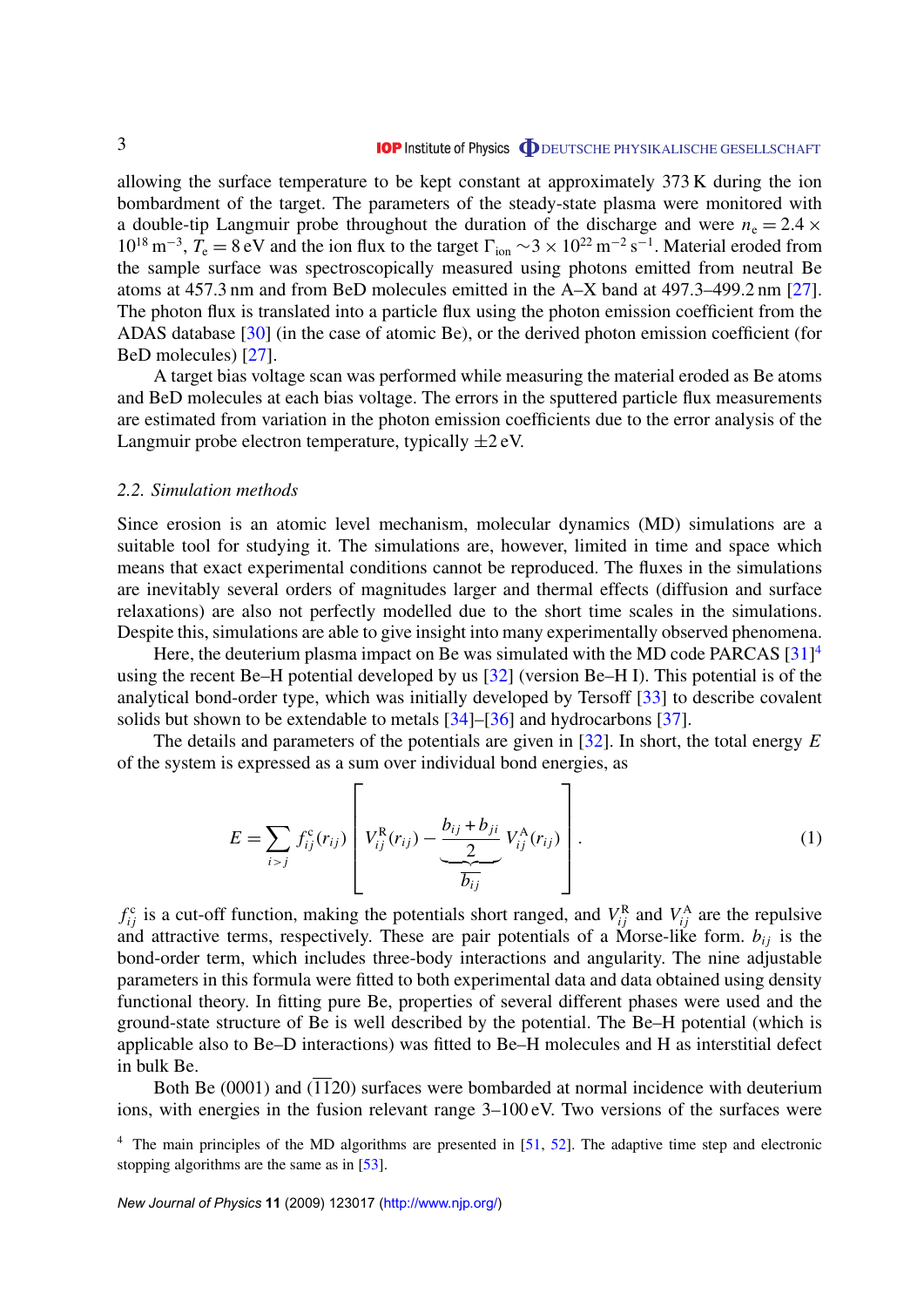<span id="page-3-0"></span>used, one perfect and one rough. The latter resembles a situation where the surface has been subject to prolonged bombardment, causing a slight surface roughness. This surface was constructed by randomly removing about half of the Be atoms in the first layer of respective surfaces. The average number of neighbours to a surface atom in the rough case was calculated to be 7.24, whereas in the perfect case each surface atom has nine neighbours.

At least 1000 cumulative bombardments, at a flux of about  $2.0 \times 10^{28}$  m<sup>-2</sup> s<sup>-1</sup>, were done at each energy. Between every single bombardment, the simulation cell (initially consisting of 3388 Be atoms, size  $\sim$ 30 × 30 × 40 Å<sup>3</sup>) was shifted randomly in the *x*- and *y*-directions so as to model uniform bombardment of the surface. Periodic boundaries in the *x-* and *y-*directions were used. The temperature of the borders of the cell was controlled to 320 K during the first 2 ps of the simulation and the two bottommost layers were fixed to mimic an infinite lattice. The temperature of the two layers above the fixed ones was also controlled, but the surface atoms were not affected by the thermostat. The Berendsen temperature scaling was used [\[38\]](#page-10-0). After each bombardment, the whole cell was relaxed for 5 ps at 320 K. Electronic stopping [\[39\]](#page-10-0), included as a frictional force, was applied to atoms with a kinetic energy above 1 eV in the perfect surface cases and 5 eV for the rough surface ones. We use different limits because it came to our knowledge during the course of the simulations that a low limit, ∼1 eV, is, in general, more accurate [\[40\]](#page-10-0). However, since the ion energies used here are very low, the difference is not expected to influence the results. No stopping was applied for sputtered atoms nor for D ions before entering the bulk.

The erosion at  $100 \text{ eV}$  was also simulated using a sample already containing D atoms near the surface. This was realized by first bombarding a perfect (0001) Be cell cumulatively with 1000 10 eV D ions and then using the resulting cell in 100 eV bombardments. The D/Be ratio in the cell was 0.083. This kind of surface could resemble the experimental one, since low-energy neutral atoms and molecules adsorbing on the surface are expected during the measurements.

#### **3. Results and discussion**

#### *3.1. Experiments versus simulations*

*3.1.1. Total sputtering yield.* Figure [1](#page-4-0) shows both simulated and experimental data for the sputtering yield (D on Be) as a function of incoming D energy. The first and second sets of experimental data are from a review [\[41\]](#page-10-0), including ion beam experiments that were done at room temperature (set I) and at  $600-650\degree C$  (set II). The third and fourth sets are from recent PISCES-B measurements [\[28\]](#page-10-0), where a plasma flux of  $2 \times 10^{22}$  m<sup>-2</sup> s<sup>-1</sup> was used. Many different samples and temperatures were used in the latter experiment, but here we cite the ones that were done at room temperature using plasma-deposited samples (set III) and at higher temperatures with polycrystalline samples (set IV). The plasma-deposited samples were made by injecting Be atoms into the plasma, creating layers on polycrystalline Be. (For clarity, the uncertainties in set III, about  $\pm 10 \text{ eV}$  for the energy and  $\pm 50\%$  for the yield, are not included in the graph.)

At low energies, the simulated yields agree with the third experimental set. At high energies, agreement with both sets I and III is found, although the experimental scatter is large. At medium (20–50 eV), the simulations agree with sets II and III. The 100 eV value for a prebombarded sample is in line with the other simulated 100 eV ones.

Noteworthy is the difference between the values obtained in ion beam devices for samples of different temperatures, sets I and II. As stated in [\[41\]](#page-10-0), oxide layers are easily formed at the Be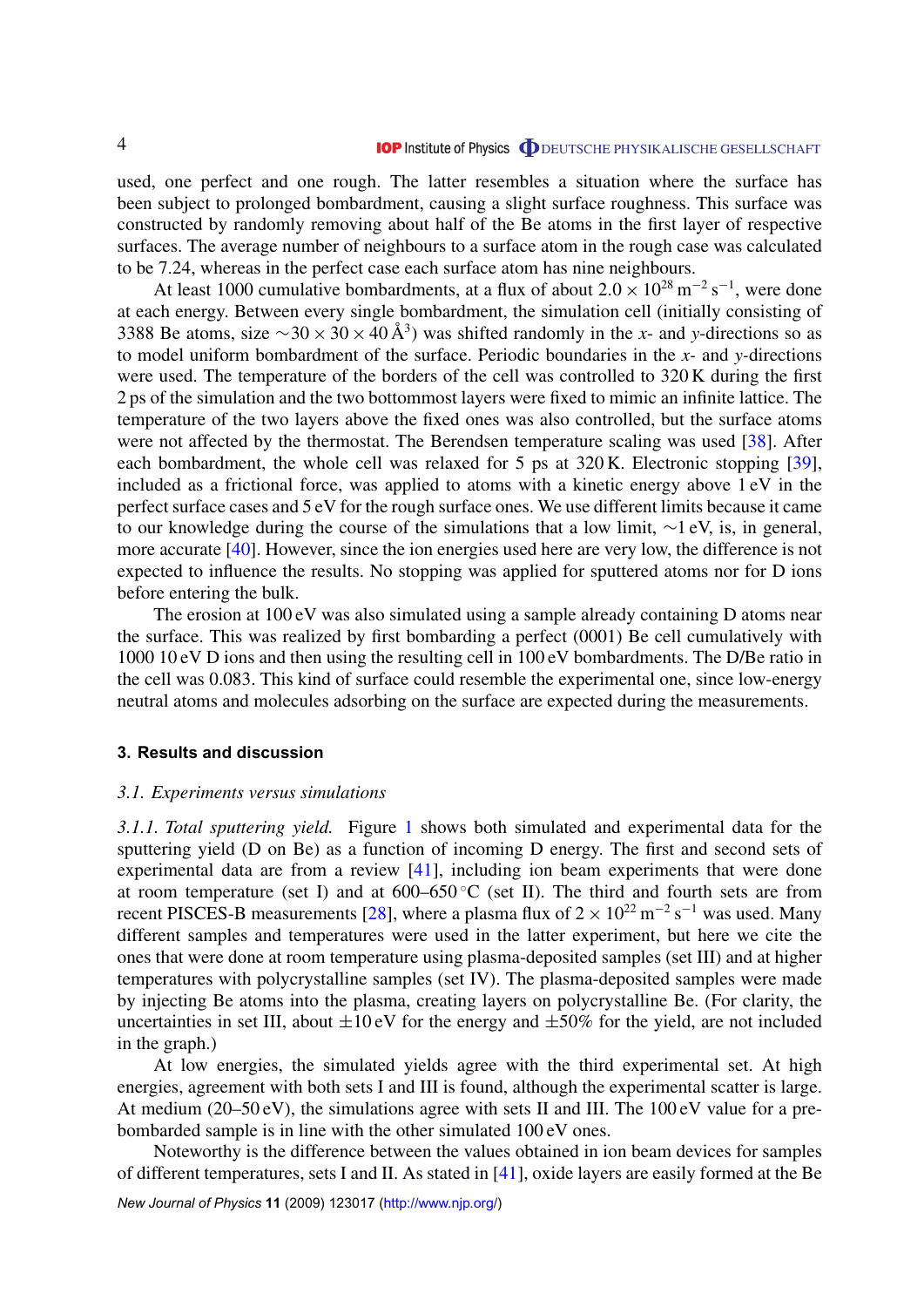<span id="page-4-0"></span>

**Figure 1.** Sputtering yield of D bombardment of Be. The line represents the sputtering formula of Eckstein *et al* [\[42,](#page-10-0) [45\]](#page-10-0). Exp. I and II values are from [\[41\]](#page-10-0) and Exp. III and IV values are from [\[28\]](#page-10-0).

surfaces. This increases the surface binding energy and thus lowers the sputtering yield. At high temperatures, however, Be can diffuse through the oxide layer and samples held at 600–650 ◦C can therefore be considered clean. In the PISCES-B plasma exposure experiments, no oxide layers are expected because the sputtering yield of the oxide is much larger than the amount of oxygen in the plasma [\[43\]](#page-10-0). The reason for the method dependency of the sputtering yield (lower yield in plasma experiments than in ion beam ones) is highly unclear. Different D ion fluxes, leading to different D surface saturation rates, and the presence of low-energy neutral D atoms in the plasma could be possible explanations.

Differences are also found when comparing experiments III and IV, which are both done in the same facility. Causing the difference is most likely the amount of D in the sample, since this amount is expected to be higher for the plasma-deposited sample, set III. A Be surface enriched with D will enhance the sputtering yield as will be discussed in section [3.2.](#page-5-0) The good agreement between set III and the simulated values is therefore also explained, since a high initial D content together with a low D flux can be compared to a high D flux like the one in the simulations.

We also add the 100 eV result of another MD simulation study by Ueda *et al* [\[44\]](#page-10-0), in which a simple two-body potential was used for Be–Be interactions and Be–H interactions were modelled with a combined Tersoff [\[33\]](#page-10-0) and two-body potential. This single point, shown as a grey diamond in figure 1, agrees with our simulated values.

The line in the graph represents the Eckstein formula [\[42,](#page-10-0) [45\]](#page-10-0) with parameter values as given in [\[45\]](#page-10-0). It is seen to match the simulated yields well, although at  $7-10 \text{ eV}$ , the simulated values are slightly higher. The Eckstein formula includes only physical sputtering, whereas the simulations predicts some chemical effects as discussed below.

As concluding remarks for the comparison of total sputtering yield, we simply state that the different experimental conditions when compared to the simulated ones make a straightforward comparison difficult. Firstly, the experimental samples can differ greatly from the simulated samples, since they are polycrystalline, may contain impurities and have some amount of impurities at the surface. Secondly, temperature driven effects (e.g. diffusion) are also a factor,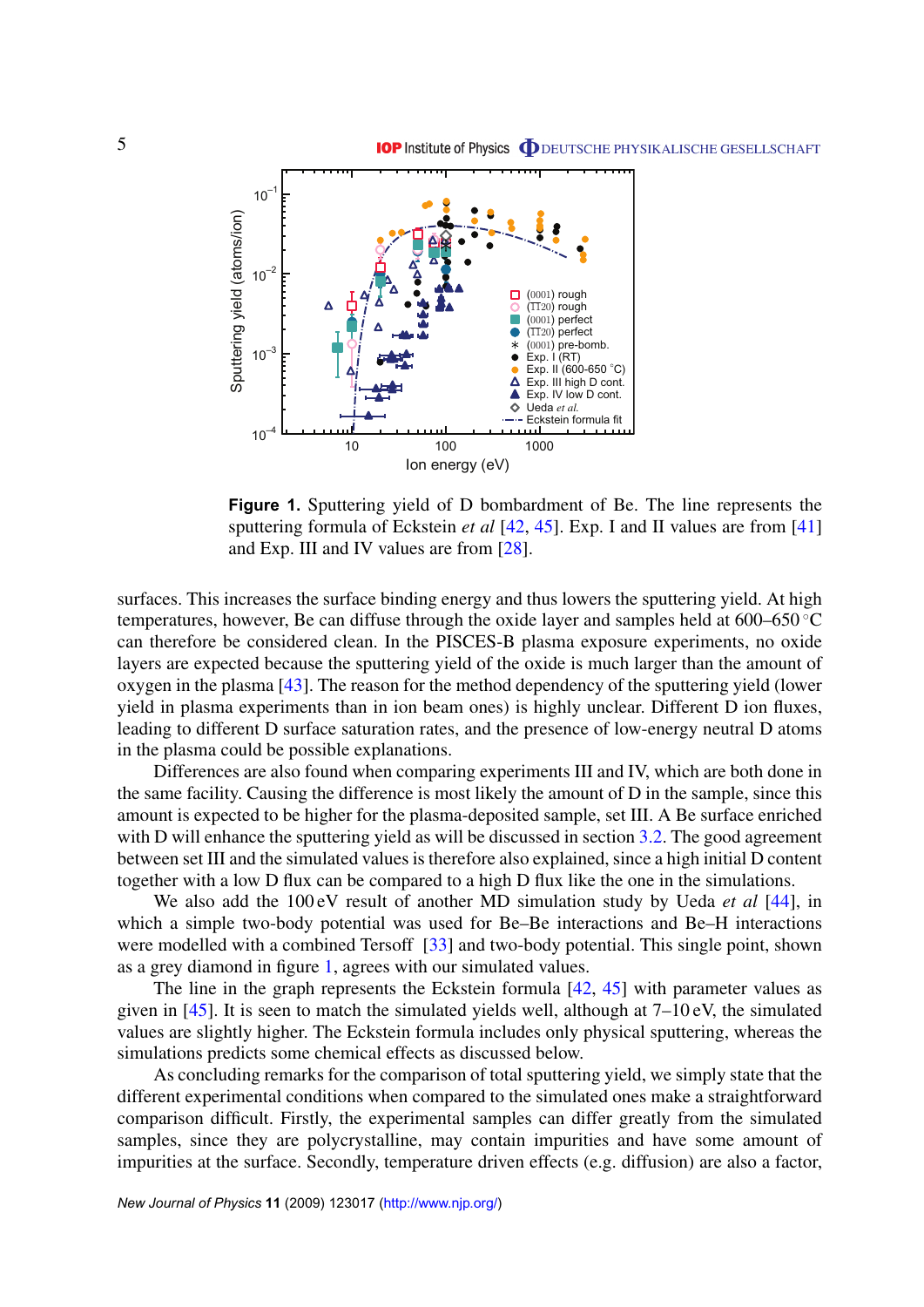<span id="page-5-0"></span>

**Figure 2.** Fraction of Be atoms sputtered as BeD molecules after Be exposure to a D plasma. Both simulated and experimental data are shown. Two different orientations of the Be surface and both initially rough and perfect surfaces were used in the simulations.

since the short-time simulations are incapable of modelling these. Even so, keeping this in mind, the above comparisons can help in gaining understanding of the sputtering process.

*3.1.2. Molecule fraction.* The fraction of Be atoms that are sputtered as BeD molecules in the simulations and experiments in this work is plotted in figure 2. At low energies, the simulated fraction is about 100% for almost all surfaces in the simulation, meaning that no single Be atoms are sputtered. At higher energies the BeD fraction is smaller. The same trend is seen in the experiments, with the fraction going from about 80% at low energies to about 40% at energies above 70 eV. The fraction for the pre-bombarded sample at 100 eV is about 45%.

A closer look at the BeD sputter cases revealed that it is not the incoming D ion that forms the sputtered BeD molecule, but rather a D atom that is initially bound to the Be atom. Among the sputtered species we also observed some  $BeD<sub>2</sub>$  molecules (about 10% of all BeD molecules), many  $D_2$  molecules but only one  $Be_2$  molecule. Unfortunately, we were not able to observe any  $BeD<sub>2</sub>$  molecules in the experiments, since the emission from these occurs in the infrared spectrum [\[46\]](#page-11-0) and the experimental spectrometer presently used for these measurements is incapable of detecting such long wavelengths.

#### *3.2. The sputtering mechanism*

The maximum transferable energy  $T_{\text{max}}$ , in a collision between an energetic ion of mass  $M_1$  and with an energy  $E_1$  and a substrate atom of mass  $M_2$  is [\[39\]](#page-10-0)

$$
T_{\text{max}} = \frac{4M_1M_2}{(M_1 + M_2)^2} E_1. \tag{2}
$$

Therefore, a 7 eV D ion can at most give ∼4 eV to a beryllium atom in one collision. If an atom is to be physically sputtered, it has to receive an energy component normal to the surface and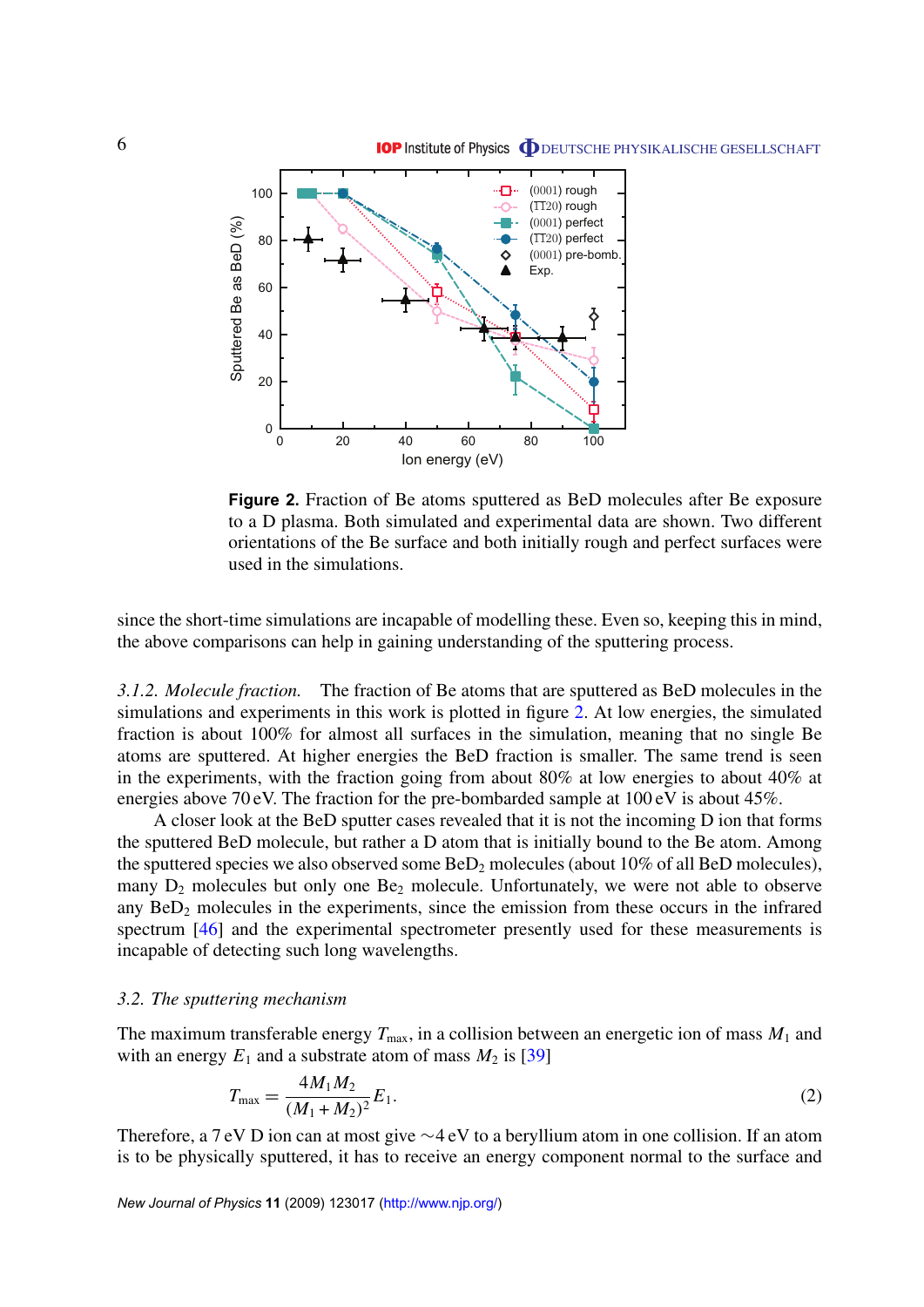<span id="page-6-0"></span>

**Figure 3.** An illustration of a sputtering event. The upper part of the figure shows snapshots of the situation at six different times during the process. The D ions are represented by the small light grey spheres and the Be atoms are the larger dark spheres. The graph in the lower part illustrates the kinetic energy of the incoming D ion (dotted line) and the potential energy of the Be atoms that are initially bonded with the sputtered Be atom (solid line). The initial potential energy of these is chosen as zero level energy. The times corresponding to the snapshots are indicated with vertical lines in the graph and the arrows in the last snapshot (f) show in which direction the sputtered  $D_2$  and BeD molecules are moving.

directed upwards, that is equal to the surface threshold energy. This energy was calculated to be  $\gtrsim$ 6 eV for the Be surfaces at 320 K within this potential. Therefore, it is highly unlikely that a Be atom receives the necessary energy for physical sputtering during bombardment of 7–10 eV D ions at normal incidence, which implies that another sputtering mechanism is involved in the erosion at this energy.

To identify this mechanism, the energetics of the involved atoms was examined and the movement of the atoms during the sputtering processes was visually inspected. One sputtering case where a 10 eV D ion is bombarding a (0001) rough surface, is shown in figure 3. The graph illustrates both the potential energy of all Be atoms initially within the potential cutoff (2.9 Å)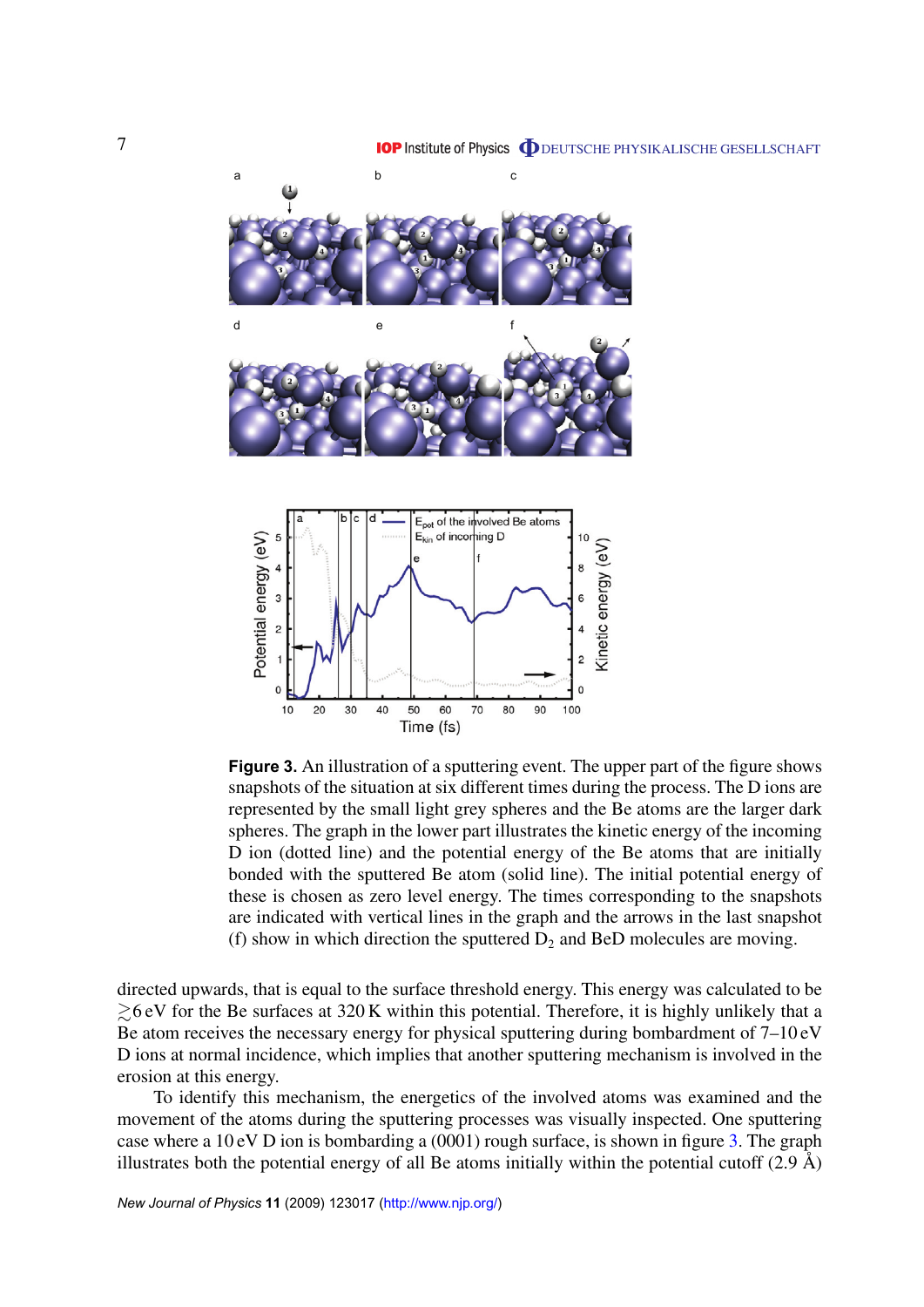to the sputtered Be atom and the kinetic energy of the incoming D ion. In the upper part of the figure, the sputtering process is illustrated with snapshots of the situation at six different times, labelled a–f. The corresponding times are indicated with vertical lines in the energy graph.

The behaviour of the kinetic energy of the incoming ion (labelled 1 in the snapshots) indicates that it loses energy in at least three events, which is seen as drops in the graph at about 17, 24 and 30 fs. The peaks in the curve show an increase in energy when it is drawn towards a Be atom due to attractive forces. At the end, the D ion is sputtered away as part of a  $D_2$  molecule and it has lost more than 90% of its initial kinetic energy.

A loss of energy of the D ion is a gain in potential energy of the Be atoms. Between times *a* and *b*, the D collides with a Be atom, losing about 6 eV in the process. The rest of its kinetic energy is lost when it penetrates in between the Be atoms in *c*–*e*. In total, the D ion has caused five Be–Be bonds to be broken. Initially, four D ions were neighbours to the sputtered Be, but only one of these, number 2 in the snapshots, was sputtered with the Be. (Here, an atom being inside the cutoff range of the potential is considered as a neighbour.)

After time *b* (26 fs) the D ion has about 5 eV of kinetic energy. The soon-to-be-sputtered Be atom has now still got three bonds to the surface atoms, but has received enough kinetic energy to escape.

In a few cases the incoming D ion collided with a D atom already present in the lattice, which was thereafter able to break Be–Be bonds and cause sputtering.

The fact that a 7 eV D ion is able to sputter a Be atom indicates that the Be atom is weakly bonded to the surface. The fewer bonds it has to the other surface Be atoms, the weaker the binding is. The energy per bond for a surface Be atom with nine Be neighbours was estimated to be, on average,  $0.30 \pm 0.01$  eV and with six Be neighbours  $0.36 \pm 0.02$  eV. Calculating the same energies when a few D bonds are present resulted in: nine Be and two D bonds  $= 0.25 \pm 0.01$  eV and six Be and three D bonds  $= 0.28 \pm 0.02$  eV.

An analysis of the initial neighbours to the sputtered Be atom reveals that at low energies, the amount of Be neighbours is less than the amount in high-energy cases where it reaches the ideal one of nine of a hcp (0001) surface (see figure [4\)](#page-8-0). The amount of D neighbours shows the opposite trend due to larger penetration depths of the D ions at higher energies.

The D atoms at the surface weaken the surface binding of Be atoms, making them easier targets for sputtering. If an incoming ion then enters the region between the surface Be and its neighbouring Be (as in figure [3\)](#page-6-0), and in that way breaks their bonds, it loosens the Be atom's binding further and it can easily be sputtered away with one (or more) of its D neighbours to form a BeD molecule. This swift chemical sputtering (SCS) mechanism has been observed in covalently bonded material, like C and hydrogenated amorphous Si [\[9\]](#page-9-0), but not previously in metals.

Nordlund *et al* [\[9\]](#page-9-0) state that 'the SCS mechanism cannot happen in appreciable amounts in metals, since it requires the presence of loosely bound atoms or molecules at the surface, that are only bound to the substrate by one or at most a few chemical bonds'. This study shows that the mechanism can indeed be important in metals if the surface atoms for some reason have a weakened bond to the surface. The weakening can, as in this case, be due to roughening of the surface due to prolonged bombardment in combination with binding to D atoms.

Moreover, while it is well known that molecules can sputter from heat spikes [\[47,](#page-11-0) [48\]](#page-11-0), these cannot be formed by the current very low energy and light ion irradiation of a low atomic mass target [\[49,](#page-11-0) [50\]](#page-11-0). Molecular sputtering for conditions outside the heat spike regime, as in this case, has been believed to occur only for molecular materials [\[20\]](#page-10-0).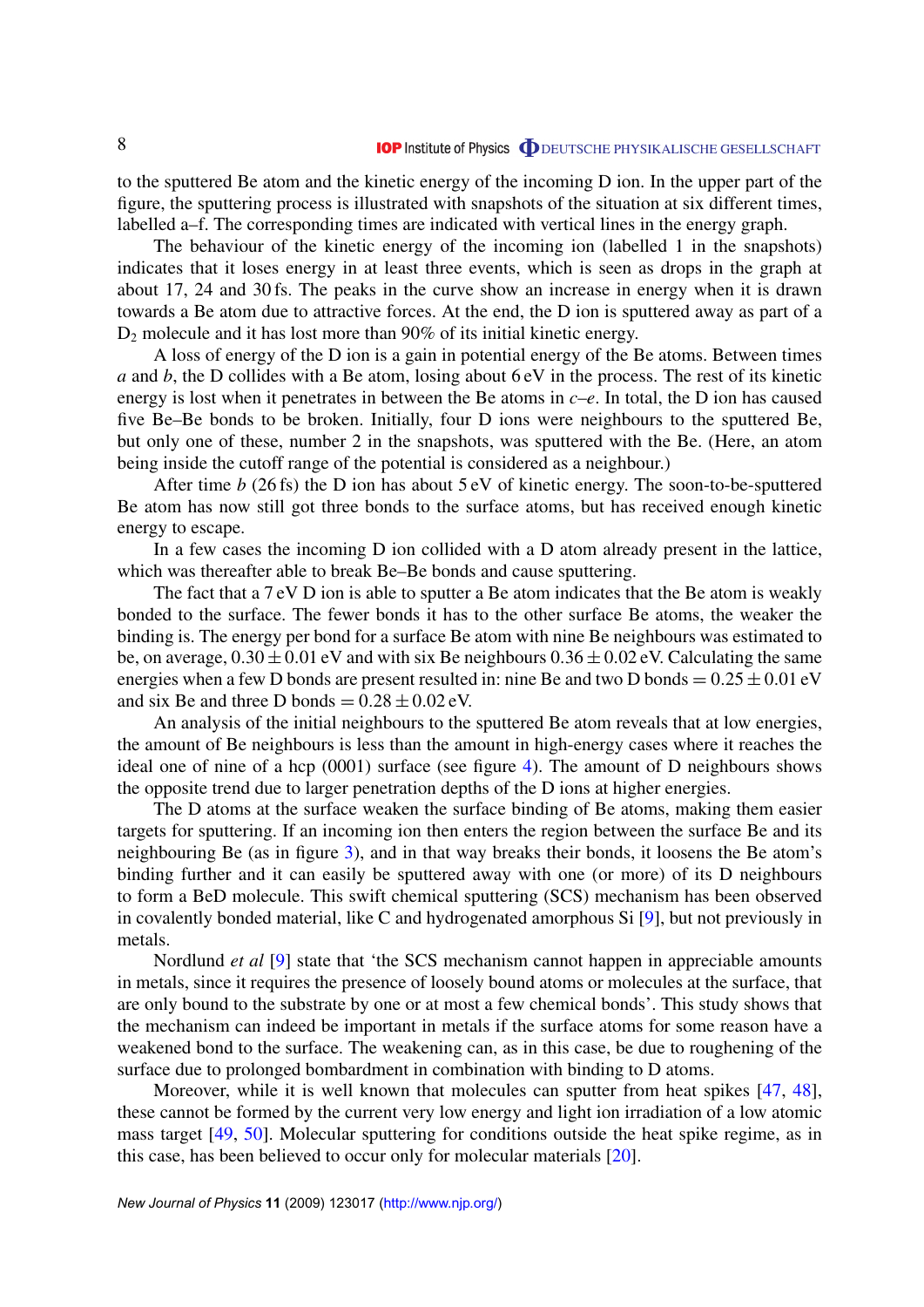<span id="page-8-0"></span>

**Figure 4.** Average number and type of initial neighbours of the sputtered Be atoms. The data are from bombardment of a perfect and a rough Be (0001) surface.

The same initial neighbour analysis as in figure 4 for the experimental case would result in different values especially at high energies. This is because, as previously mentioned, during the measurements, even if bombarding a sample with 100 eV ions, there are always low-energy neutral atoms and molecules adsorbing on the surface. Therefore, there is a higher possibility that a surface Be atom has D neighbours when comparing to the situation in the simulations where all incoming particles have an energy of  $100 \text{ eV}$ , and will most likely penetrate into the sample. This is also consistent with the higher experimental fraction of sputtered BeD molecules at high energies (see figure [2\)](#page-5-0), since D neighbours to Be atoms weaken the Be bond to the surface, as explained above. Indeed, using a pre-bombarded surface (hence having D atoms at the surface) in 100 eV bombardment simulations resulted in a similar fraction as in the experiments.

We note that the concept of bond breaking is not straightforwardly applicable to metals as it is in covalent materials, since the binding is here between the electron cloud and the metal ions. With the potential used in this work, the cohesive energy of an atom is dependent on the neighbouring atoms, i.e. on the amount and directions of atom bonds (see equation [\(1\)](#page-2-0)), and every bond can be assigned an energy. This approach, however, shown to be consistent with the second moment tight-binding approximation and embedded-atom methods commonly used to model metals and has, in addition to Be, also successfully been applied to e.g. Fe [\[35\]](#page-10-0), W [\[36\]](#page-10-0) and Pt [\[34\]](#page-10-0).

#### **4. Conclusions**

In this work, the experimental observation that BeD molecules are sputtered when Be is exposed to a D plasma was explained. It was shown that the swift chemical sputtering mechanism, previously considered to be important only in covalently bonded materials, must also be taken into account in metals. The chemical effects are considerable, since the simulations show that 100% of the sputtered Be atoms come out in BeD molecules at low (7–20 eV) ion energies, and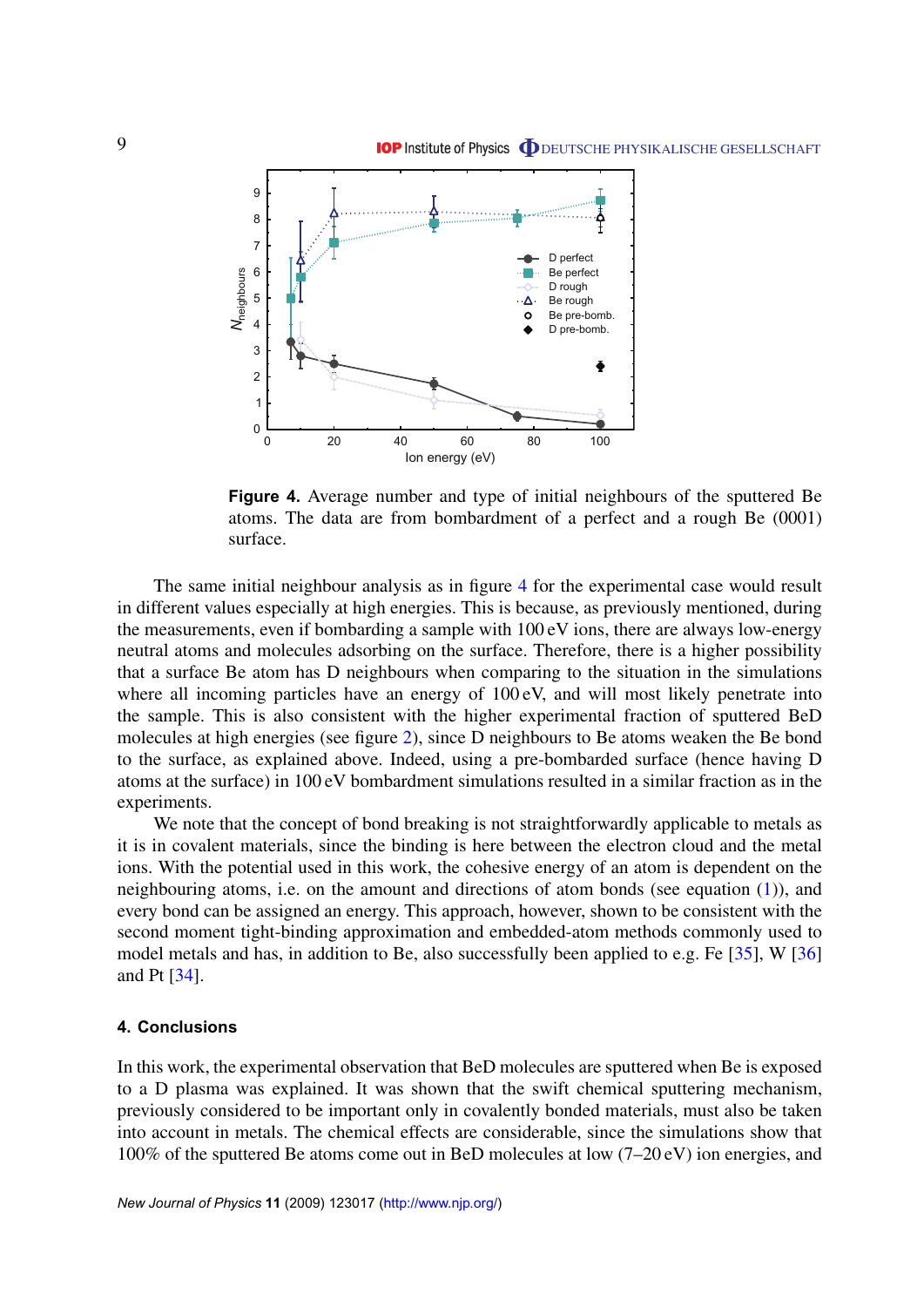the experimental fraction was seen to decrease from about 80 to 40% over the 9–90 eV energy range. This ion energy dependence was ascribed to changes in the amount of D neighbours to surface Be atoms. This, in turn, is due to larger penetration depths of the D ions at high energies.

#### **Acknowledgments**

This work was performed within the Finnish Centre of Excellence in Computational Molecular Science (CMS), financed by The Academy of Finland and the University of Helsinki. It was also supported by the European Community under the contract of Association between Euratom/Tekes, and carried out within the framework of the European Fusion Development Agreement. The views and opinions expressed herein do not necessarily reflect those of the European Commission.

#### **References**

- [1] Behrisch R (ed) 1981 *Sputtering by Particle Bombardment I* (Berlin: Springer)
- [2] Sigmund P 1993 Introduction to sputtering *Mat.-Fys. Medd. K. Dan. Vidensk. Selsk.* **43** 7–26
- [3] Erlebacher J, Aziz M J, Chason E, Sinclair M B and Floro J A 1999 Spontaneous pattern formation on ion bombarded si(001) *Phys. Rev. Lett.* **82** [2330](http://dx.doi.org/10.1103/PhysRevLett.82.2330)
- [4] Norris S A, Brenner M P and Aziz M J 2009 From crater functions to partial differential equations: a new approach to ion bombardment induced nonequilibrium pattern formation *J. Phys.: Condens. Matter* **[21](http://dx.doi.org/10.1088/0953-8984/21/22/224017)** [224017](http://dx.doi.org/10.1088/0953-8984/21/22/224017)
- [5] Schiller S, Goedicke K, Reschke J, Kirchhoff V, Schneider S and Milde F 1993 Pulsed magnetron sputter technology *Surf. Coat. Technol.* **61** [331–7](http://dx.doi.org/10.1016/0257-8972(93)90248-M)
- [6] Kellermann G and Craievich A F 2002 Structure and melting of bi nanocrystals embedded in a  $B_2O_3-Na_2O$ glass *Phys. Rev.* B **65** [134204](http://dx.doi.org/10.1103/PhysRevB.65.134204)
- [7] Benninghoven A, Rudenauer F G and Werner H W 1987 *Secondary Ion Mass Spectrometry: Basic Concepts, Instrumental Aspects, Applications and Trends* (New York: Wiley)
- [8] Samela J and Nordlund K 2007 Dynamics of cluster induced sputtering in gold *Nucl. Instrum. Methods Phys. Res.* B **[263](http://dx.doi.org/10.1016/j.nimb.2007.06.017)** 375
- [9] Nordlund K, Salonen E, Krasheninnikov A V and Keinonen J 2006 Swift chemical sputtering of covalently bonded materials *Pure Appl. Chem.* **78** [1203–12](http://dx.doi.org/10.1351/pac200678061203)
- [10] Küppers J 1995 The hydrogen surface chemistry of carbon as a plasma facing material *Surf. Sci. Rep.* **[22](http://dx.doi.org/10.1016/0167-5729(96)80002-1)** [249–321](http://dx.doi.org/10.1016/0167-5729(96)80002-1)
- [11] Graves D B 1994 Plasma processing *IEEE Trans. Plasma Sci.* **22** [31–42](http://dx.doi.org/10.1109/27.281547)
- [12] Kleyn A W, Lopez Cardazo N J and Samm U 2006 Plasma–surface interaction in the context of ITER *Phys. Chem. Chem. Phys.* **8** [1761–74](http://dx.doi.org/10.1039/b514367e)
- [13] Janeschitz G 2001 ITER JCT and HTs. Plasma–wall interaction issues in ITER *J. Nucl. Mater.* **[290–293](http://dx.doi.org/10.1016/S0022-3115(00)00623-1)** 1–11
- [14] Salonen E, Nordlund K, Tarus J, Ahlgren T, Keinonen J and Wu C H 1999 Suppression of carbon erosion by hydrogen shielding during high-flux hydrogen bombardment *Phys. Rev. B (Rapid Comm.)* **60** 14005
- [15] Salonen E, Nordlund K, Keinonen J and Wu C H 2001 Swift chemical sputtering of amorphous hydrogenated carbon *Phys. Rev.* B **63** [195415](http://dx.doi.org/10.1103/PhysRevB.63.195415)
- [16] de Juan Pardo E, Balden M, Cieciwa B, Garcia-Rosales C and Roth J 2004 Erosion processes of carbon materials under hydrogen bombardment and their mitigation by doping *Phys. Scr.* **[T111](http://dx.doi.org/10.1238/Physica.Topical.111a00062)** 62–7
- [17] Krstic P S, Reinhold C O and Stuart S 2007 Chemical sputtering from amorphous carbon under bombardment by deuterium atoms and molecules *New J. Phys.* **9** [209](http://dx.doi.org/10.1088/1367-2630/9/7/209)

<span id="page-9-0"></span>10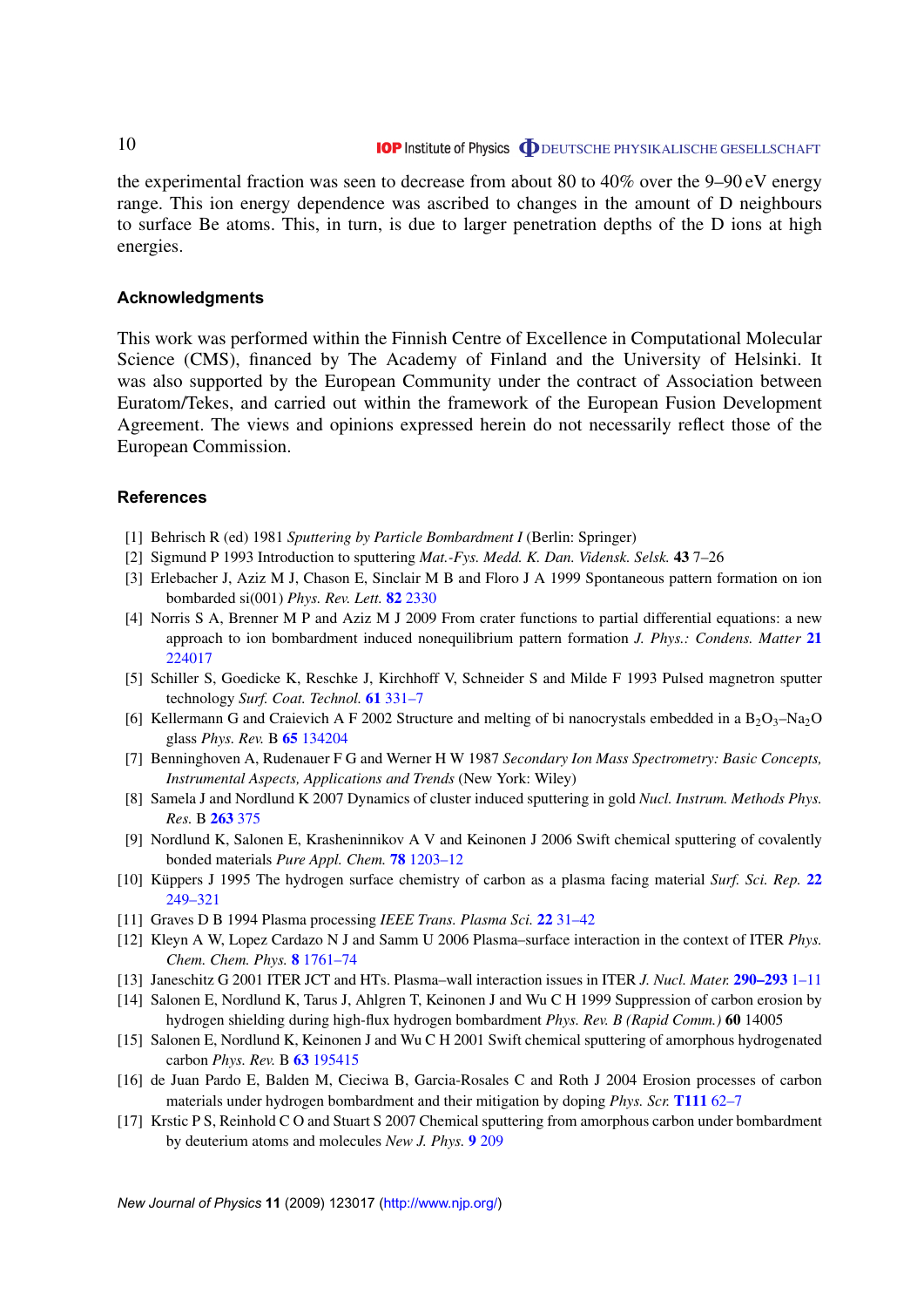- [18] Meyer F W, Krstic P S, Vergara L I, Krause H F, Reinhold C O and Stuart S J 2007 Low energy chemical sputtering of ATJ graphite by atomic and molecular deuterium ions *Phys. Scr.* **[T128](http://dx.doi.org/10.1088/0031-8949/2007/T128/010)** 50
- [19] Roth J 1999 Chemical erosion of carbon based materials in fusion devices *J. Nucl. Mater.* **[266–269](http://dx.doi.org/10.1016/S0022-3115(98)00658-8)** 51–7
- [20] Johnson R E and Schou J 1993 Sputtering of inorganic insulators *Mat.-Fys. Medd. K. Dan. Vidensk. Selsk.* **43** 403–93
- [21] ITER Physics Basis Editors and Physics ITER Expert Group Chairs and Co-Chairs and Joint ITER Central Team and Physics Integration Unit 1999 ITER physics basis *Nucl. Fusion* **39** [2137–638](http://dx.doi.org/10.1088/0029-5515/39/12/301)
- [22] Federici G 2006 Plasma wall interactions in ITER *Phys. Scr.* T **124** [1–8](http://dx.doi.org/10.1088/0031-8949/2006/T124/001)
- [23] Doerner R P, Baldwin M, Hanna J, Linsmeier C, Nishijima D, Pugno R, Roth J, Schmid K and Wiltner A 2007 Interaction of beryllium containing plasma with ITER materials *Phys. Scr.* T **128** [115–20](http://dx.doi.org/10.1088/0031-8949/2007/T128/023)
- [24] Causey R A 2002 Hydrogen isotope retention and recycling in fusion reactor plasma-facing components *J. Nucl. Mater.* **[300](http://dx.doi.org/10.1016/S0022-3115(01)00732-2)** 91
- [25] Duxbury G, Stamp M F and Summers H P 1998 Observations and modelling of diatomic molecular spectra from JET *Plasma Phys. Control. Fusion* **40** [361](http://dx.doi.org/10.1088/0741-3335/40/3/002)
- [26] Doerner R P, Baldwin M J, Buchenauer D, De Temmerman G and Nishijima D 2009 The role of beryllium deuteride in plasma–beryllium interactions *J. Nucl. Mater.* **[390–391](http://dx.doi.org/10.1016/j.jnucmat.2009.01.187)** 681–4
- [27] Nishijima D, Doerner R P, Baldwin M J, De Temmerman G and Hollmann E M 2008 Properties of bed molecules in edge plasma relevant conditions *Plasma Phys. Control. Fusion* **50** [125007](http://dx.doi.org/10.1088/0741-3335/50/12/125007)
- [28] Nishijima D, Doerner R P, Baldwin M J and De Temmerman G 2009 Erosion yields of deposited beryllium layers *J. Nucl. Mater.* **[390–391](http://dx.doi.org/10.1016/j.jnucmat.2009.01.144)** 132–5
- [29] Goebel D M, Campbell G and Conn R W 1984 Plasma surface interaction experimental facility (PISCES) for materials and edge physics studies *J. Nucl. Mater.* **121** [277](http://dx.doi.org/10.1016/0022-3115(84)90135-1)
- [30] *ADAS User Manual* version 2.6 2004 <http://adas.phys.strath.ac.uk>
- [31] Nordlund K 2006 PARCAS computer code
- [32] Björkas C, Juslin N, Timko H, Vörtler K, Henriksson K and Erhart P 2009 Development of interatomic potentials for Be, Be-C and Be-H *J. Phys.: Condens. Matter* **21** [445002](http://dx.doi.org/10.1088/0953-8984/21/44/445002)
- [33] Tersoff J 1988 New empirical approach for the structure and energy of covalent systems *Phys. Rev.* B **37** [6991](http://dx.doi.org/10.1103/PhysRevB.37.6991)
- [34] Albe K, Nordlund K and Averback R S 2002 Modeling metal–semiconductor interaction: analytical bondorder potential for platinum–carbon *Phys. Rev.* B **65** [195124](http://dx.doi.org/10.1103/PhysRevB.65.195124)
- [35] Müller M, Erhart P and Albe K 2007 Analytic bond-order potential for bcc and fcc iron—comparison with established embedded-atom method potentials *J. Phys.: Condens. Matter* **19** [326220](http://dx.doi.org/10.1088/0953-8984/19/32/326220)
- [36] Juslin N, Erhart P, Träskelin P, Nord J, Henriksson K O E, Nordlund K, Salonen E and Albe K 2005 Analytical interatomic potential for modelling non-equilibrium processes in the W–C–H system *J. Appl. Phys.* **[98](http://dx.doi.org/10.1063/1.2149492)** [123520](http://dx.doi.org/10.1063/1.2149492)
- [37] Brenner D W 1990 Empirical potential for hydrocarbons for use in simulating the chemical vapor deposition of diamond films *Phys. Rev.* B **42** [9458](http://dx.doi.org/10.1103/PhysRevB.42.9458)
- [38] Berendsen H J C, Postma J P M, van Gunsteren W F, DiNola A and Haak J R 1984 Molecular dynamics with coupling to external bath *J. Chem. Phys.* **81** [3684](http://dx.doi.org/10.1063/1.448118)
- [39] Ziegler J F, Biersack J P and Littmark U 1985 *The Stopping and Range of Ions in Matter* (New York: Pergamon)
- [40] le Page J, Mason D R, Race C P and Foulkes W M C 2009 How good is damped molecular dynamics as a method to simulate radiation damage in metals? *New J. Phys.* **11** [013004](http://dx.doi.org/10.1088/1367-2630/11/1/013004)
- [41] Roth J, Eckstein W and Guseva M 1997 Erosion of Be as plasma-facing material *Fusion Eng. Des.* **37** [465–80](http://dx.doi.org/10.1016/S0920-3796(97)00091-4)
- [42] Eckstein W and Preuss R 2003 New fit formulae for the sputtering yield *J. Nucl. Mater.* **320** [209–13](http://dx.doi.org/10.1016/S0022-3115(03)00192-2)
- [43] Doerner R P, Grossman A, Luckhardt S, Seraydarian R, Sze F C, Whyte D G and Conn R W 1997 Response of beryllium to deuterium plasma bombardment *J. Nucl. Mater.* **257** [51–8](http://dx.doi.org/10.1016/S0022-3115(98)00435-8)
- [44] Ueda S, Ohsaka T and Kuwajima S 1998 Sputtering studies od beryllium with helium and deuterium using molecular dynamics simulations *J. Nucl. Mater.* **[283–287](http://dx.doi.org/10.1016/S0022-3115(00)00288-9)** 1100–4
- [45] Behrisch R and Eckstein W (ed) 2007 *Sputtering by Particle Bombardment: Experiments and Computer Calculations from Threshold to Mev Energies* (Berlin: Springer)

*New Journal of Physics* **11** (2009) 123017 [\(http://www.njp.org/\)](http://www.njp.org/)

<span id="page-10-0"></span>11